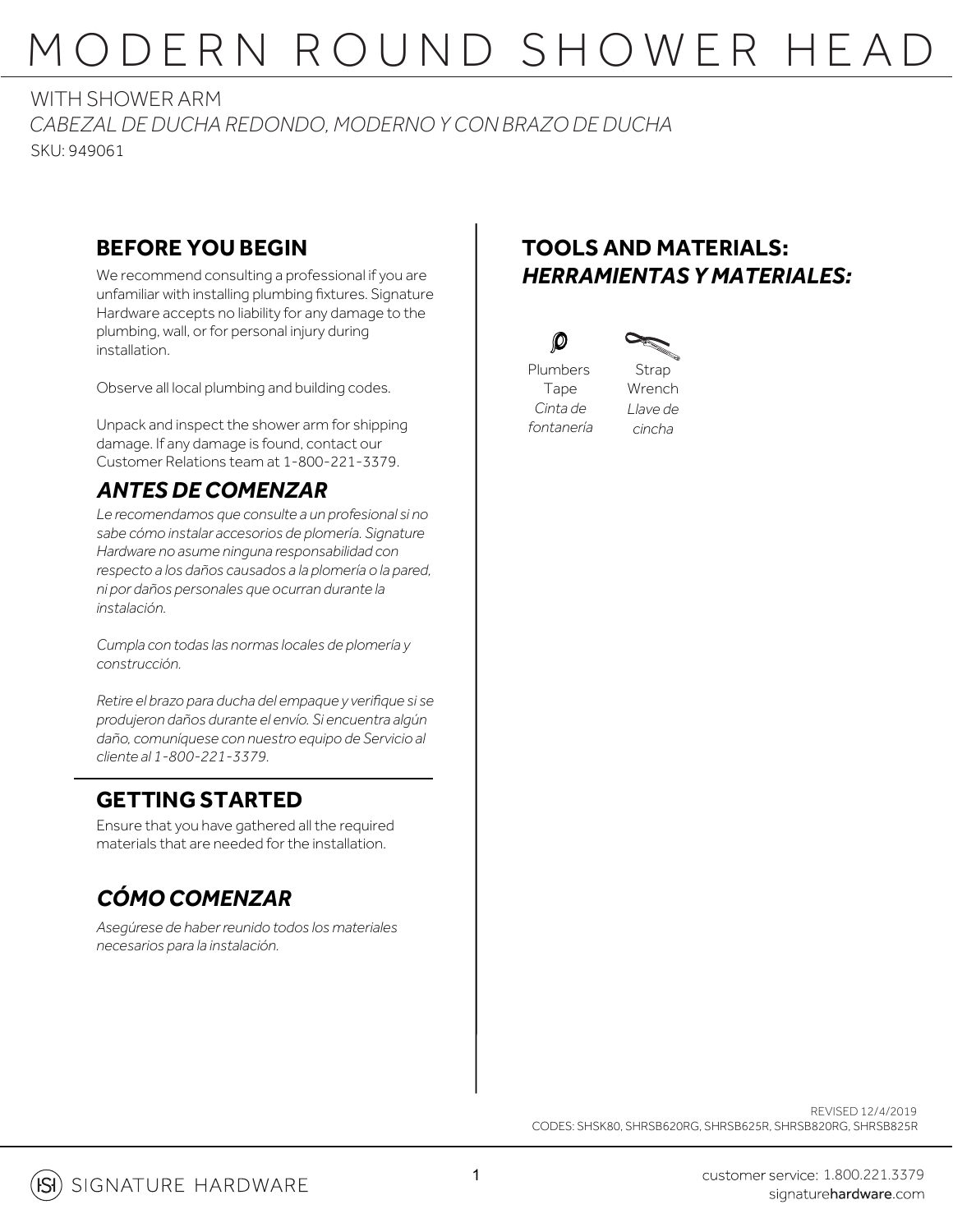# MODERN ROUND SHOWER HEAD

WITH SHOWER ARM

*CABEZAL DE DUCHA REDONDO, MODERNO Y CON BRAZO DE DUCHA* SKU: 949061



1. Apply plumbers tape to the threads of the shower arm.

*1. Aplique cinta para plomero en las roscas del brazo para ducha.*



- 3. Install the escutcheon.
- *3. Installer l'applique.*



- 2. Install the shower arm using a strap wrench.
- *2. Instale el brazo para ducha usando una llave de cincha.*
- 4. Run water to flush out any debris.
- *4. Faire couler l'eau pouréliminertous les débris.*